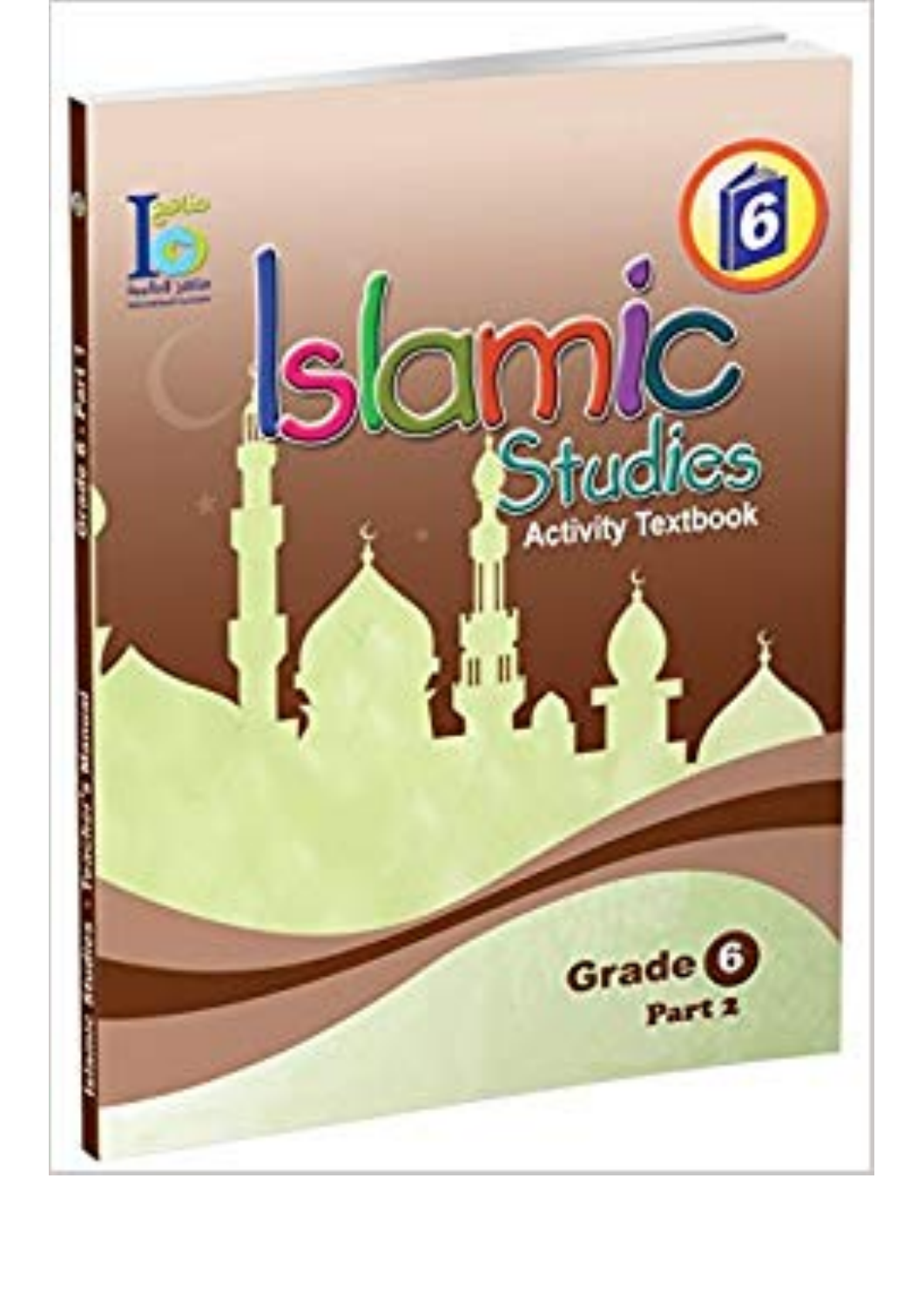**Paul Addae and**

## **ICO Islamic Studies Workbook: Grade 6, Part 2**

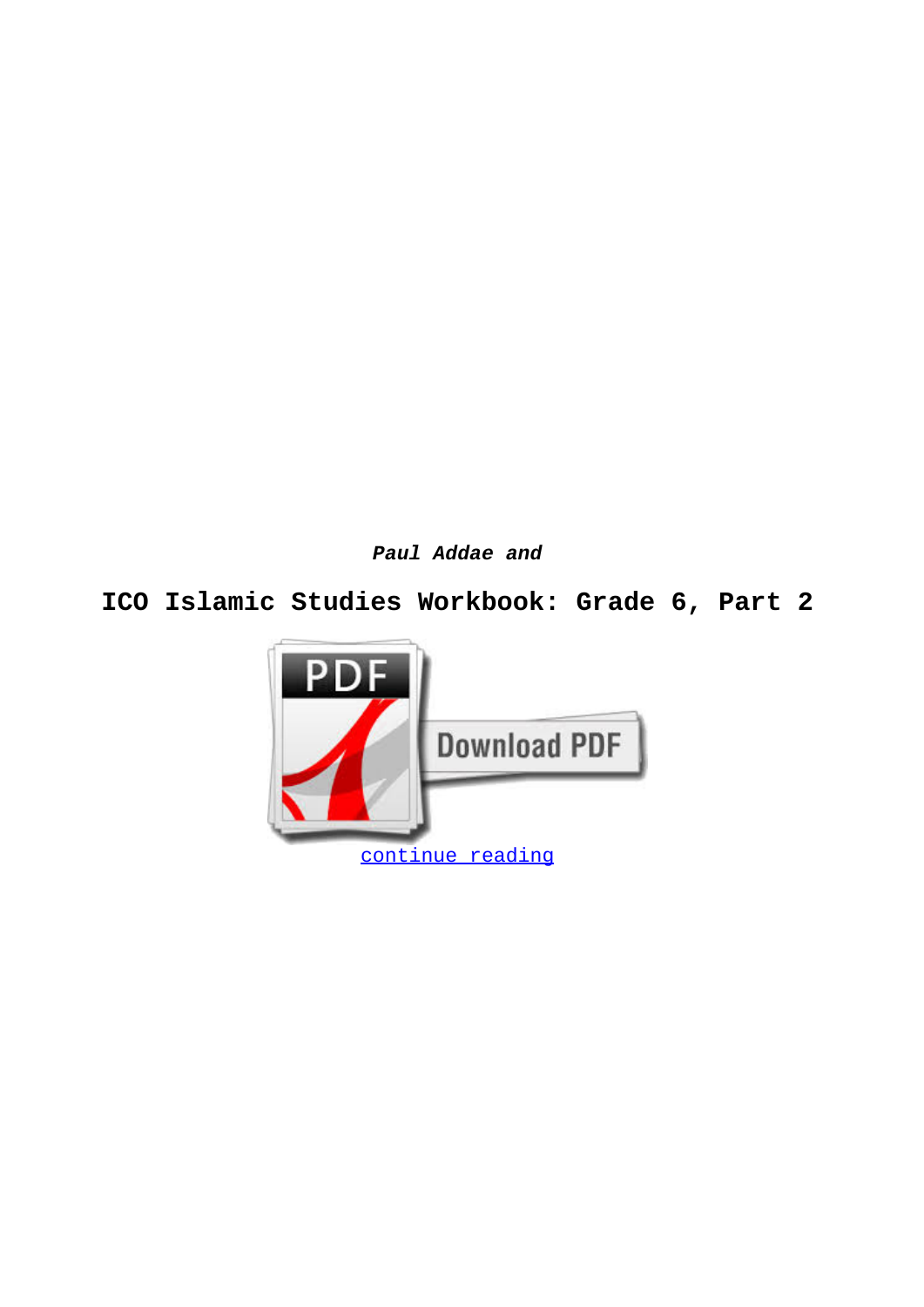In this grade, learners will quickly realize the wisdom behind Allah's (swt) sending of messengers and revealing divine scriptures. It includes the biographies of Uthmaan Ibn Al-Affaan (ra) and Ali Ibn Abee Taalib (ra). The Qur'an lessons comprise of the recitation of the 27th Juzu' and memorization of Soorat Al-Muzzammil and Soorat Al-Jinn. The significance of Sawm and Hajj are essential topics discussed at this grade level. They'll also study the true indicating of worship and the status of ihsaan. Lifestyle of Hijrah may be the center point of the Seerah section. This book concludes with lessons on the adhkaar said during windstorms or rainfall, and the etiquette of social gatherings. Gleam morepractical element aligned to actions in the Activity Book. The Activity Book engages the student in additionalactivities on the same lessons dealt with in the Student's Textbook. Thedifference is definitely that the actions in the experience Book are more evaluation and- synthesis based, than simple recall type actions. The material is presented, utilizing a spiral strategy, where learners revisit each area and study it in better depth each year.



[continue reading](http://bit.ly/2Tge8Fv)